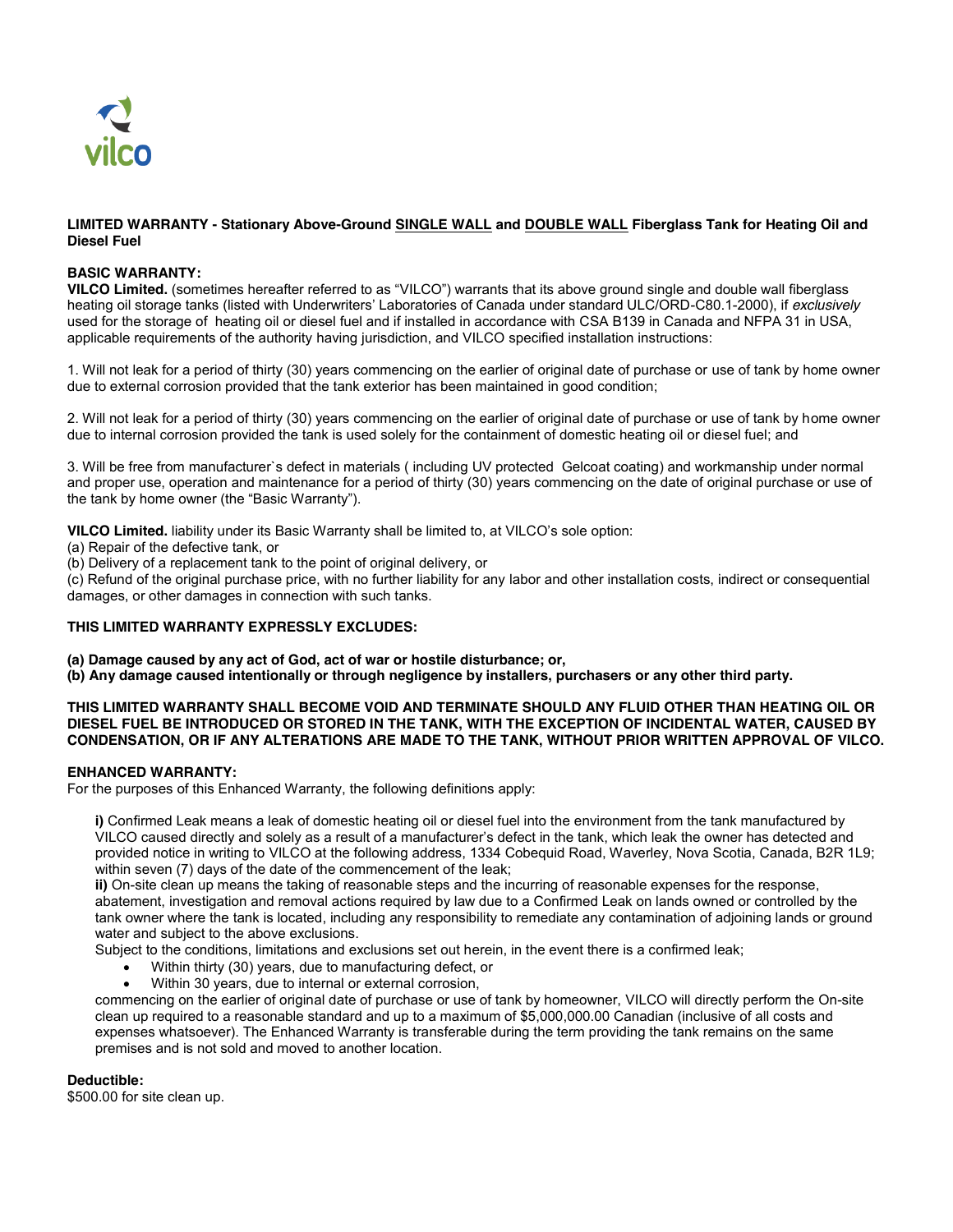#### **The Enhanced Warranty expressly excludes:**

- (a) Damage caused by any act of God, act of war or hostile disturbance;
- (b) Any damage caused intentionally or through negligence by installers, purchasers or any other third party; or
- (c) Any damage, loss, cost, or expense of any kind:

**i)** arising from the Confirmed Leak being a result of: piping or piping connection failure(s); spills from overfills; other causes not directly related to a manufacturer's defect in the tanks; the tank being installed improperly and/or not in accordance with applicable installation instructions; or the tank not being installed by an authorized installer; **ii)** arising from improper use, the tank not being maintained in good condition or the tank not being used solely for the storage of heating fuel oil or diesel fuel ; or

**iii)** Incurred where the Confirmed Leak is not reported immediately to VILCO after the discovery of the defect and/or the tank owner does not cooperate with VILCO to mitigate and clean up the site.

#### **THE ENHANCED WARRANTY SHALL BECOME VOID AND TERMINATE SHOULD ANY FLUID OTHER THAN HEATING OIL OR DIESEL BE INTRODUCED OR STORED IN THE TANK WITH THE EXCEPTION OF INCIDENTAL WATER, CAUSED BY CONDENSATION, OR IF ANY ALTERATIONS ARE MADE TO THE TANK, WITHOUT PRIOR WRITTEN APPROVAL OF VILCO. THE ENHANCED WARRANTY SHALL ALSO BECOME VOID IF THE TANK IS SOLD AND MOVED FROM THE ORIGINAL OWNER'S LOCATION.**

In no event will VILCO, its officers, employees, agents or representatives, be liable to the owner or any third party, whether for breach of warranty or contract, or imposed by statute, in tort, or otherwise, for any damages or for any indirect, special, punitive, incidental or consequential damages including, but not limited to, loss of contents, or loss relating to the quality of the liquid stored in the tank, or loss of profits or revenue, or loss of business, whether or not VILCO is advised of the possibility of such loss or damage nor will VILCO, its officers, employees, agents or representatives, be liable to the owner, or any third party or statutory or regulatory body for any liability assumed by the owner or for any damages, losses, penalties or fines arising from non-compliance with any statutory or regulatory authority.

VILCO expressly disclaims any expressed or implied warranties concerning quality of the tank, merchantability or fitness for any particular purpose whatsoever, whether statutory or otherwise. No oral or written information or advice given by dealers, representatives, agents or employees shall create a warranty or in any way increase the scope of this Warranty.

# **Effective on tanks built after June 13th, 2010**

# **PURCHASER'S COPY**

| Name of Purchaser: |                                                                                                                                      |              |  |  |
|--------------------|--------------------------------------------------------------------------------------------------------------------------------------|--------------|--|--|
| Address:           |                                                                                                                                      |              |  |  |
| City:              |                                                                                                                                      |              |  |  |
| Province:          |                                                                                                                                      | Postal Code: |  |  |
|                    | Size of Tank: 200G D/W $\Box$ 250G D/W $\Box$ 125G S/W $\Box$ 150G S/W $\Box$ 200G S/W $\Box$ 250G S/W $\Box$ 200G Horizontal $\Box$ |              |  |  |
| Tank $N^{\circ}$ : |                                                                                                                                      |              |  |  |

### **To register tank for warranty, this section must be filled in and returned to manufacturer at;**

| Vilco Itd.            |
|-----------------------|
| 1334 Cobequid Road,   |
| Waverley, Nova Scotia |
| Canada                |
| <b>B2R 1L9</b>        |
|                       |

| City:                                                                                                                                                                                                                    |
|--------------------------------------------------------------------------------------------------------------------------------------------------------------------------------------------------------------------------|
|                                                                                                                                                                                                                          |
| Postal Code: The Contract of the Code:                                                                                                                                                                                   |
| Size of Tank: 200G D/W $\Box$ 250G D/W $\Box$ 125G S/W $\Box$ 150G S/W $\Box$ 200G S/W $\Box$ 250G S/W $\Box$ 200G Horizontal $\Box$<br>Tank Nº: _________________________Date of Installation: ________________________ |
|                                                                                                                                                                                                                          |
| Installer:                                                                                                                                                                                                               |
| Name of company;<br><u> and</u><br><u> and</u><br><u>and</u><br><br>and<br><br>and<br><br>and<br><br>and<br><br>and<br><br>and<br><br><br>$\frac{1}{2}$                                                                  |
|                                                                                                                                                                                                                          |
|                                                                                                                                                                                                                          |
| Phone number:                                                                                                                                                                                                            |